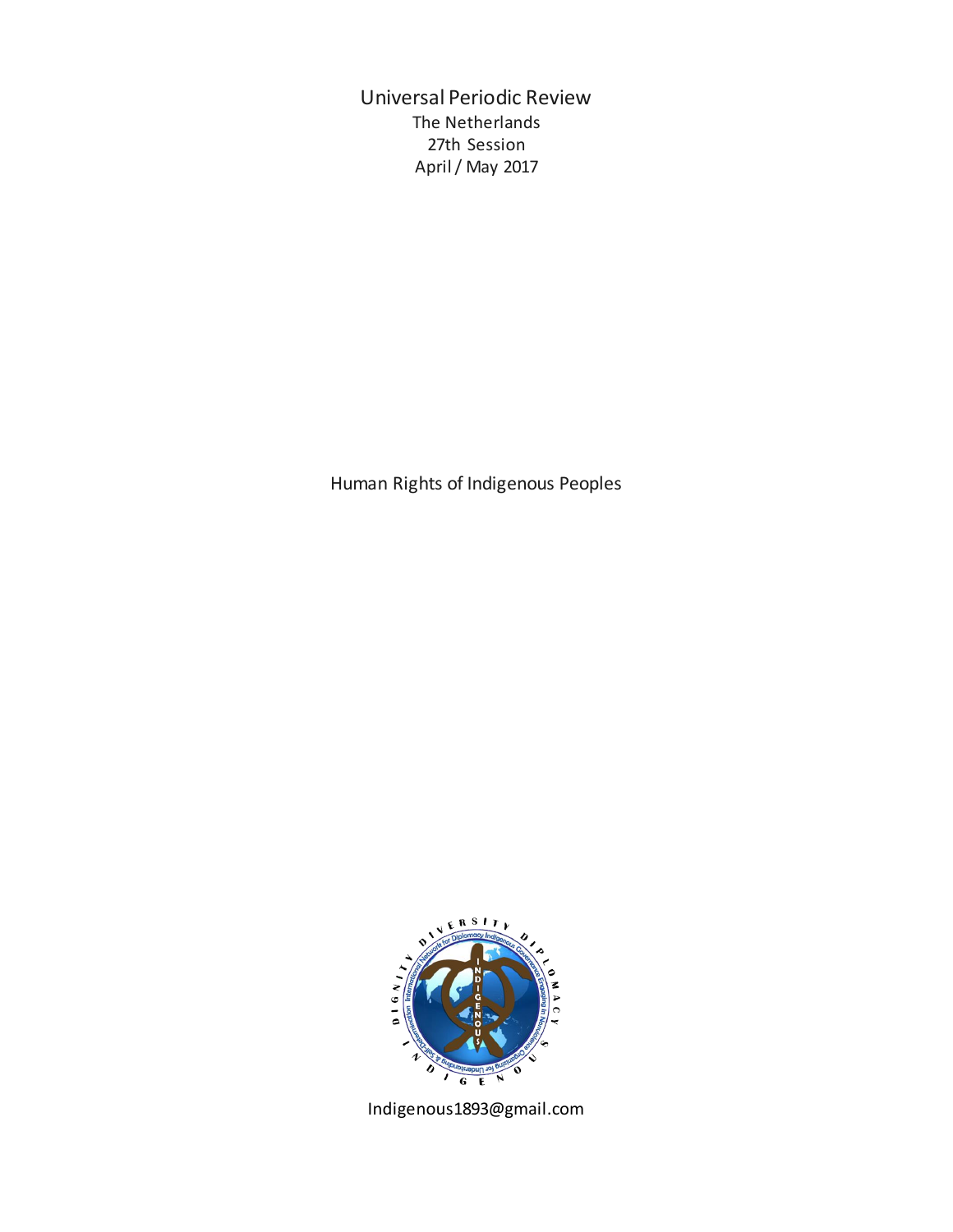INDIGENOUS (International Network for Diplomacy Indigenous Governance Engaging in Nonviolence Organizing for Understanding & Self-Determination) is a monumental movement aspiring to change the centuries of making Indigenous Peoples invisible through colonization and to create a global climate of inclusion in the family of nations in the 21st century. INDIGENOUS mobilizes for the realization of human rights of indigenous peoples in the seven recognized indigenous region in the world through community driven campaigns of direct-action and diplomacy.

Regarding Netherlands, the human rights of Indigenous Peoples must be respected. There are significant international instruments to provide a positive formula for fundamental freedoms such as the UN Declaration on the Rights of Indigenous Peoples, the UN World Conference on Indigenous Peoples Outcome Document and International Labour Organization 169.

Issue: Indigenous peoples must be part of the national policies and practices recognizing the inherent dignity of the individual and collective rights.

Question:

What national institutions are primarily responsible for realization of indigenous peoples rights?

Please describe the historical violations facing indigenous peoples and how the constitution has been amended to address the human harms?

Which legal cases at the national court and specific laws proposed recognize the rights of indigenous peoples as enshrined in the UN DRIP?

What governance structures are proposed to allow for self-determination of indigenous peoples?

How does the government plan to implement the UN DRIP and UNWCIP OD? Please provide a roadmap to implement the articles and paragraphs to improve indigenous peoples daily living?